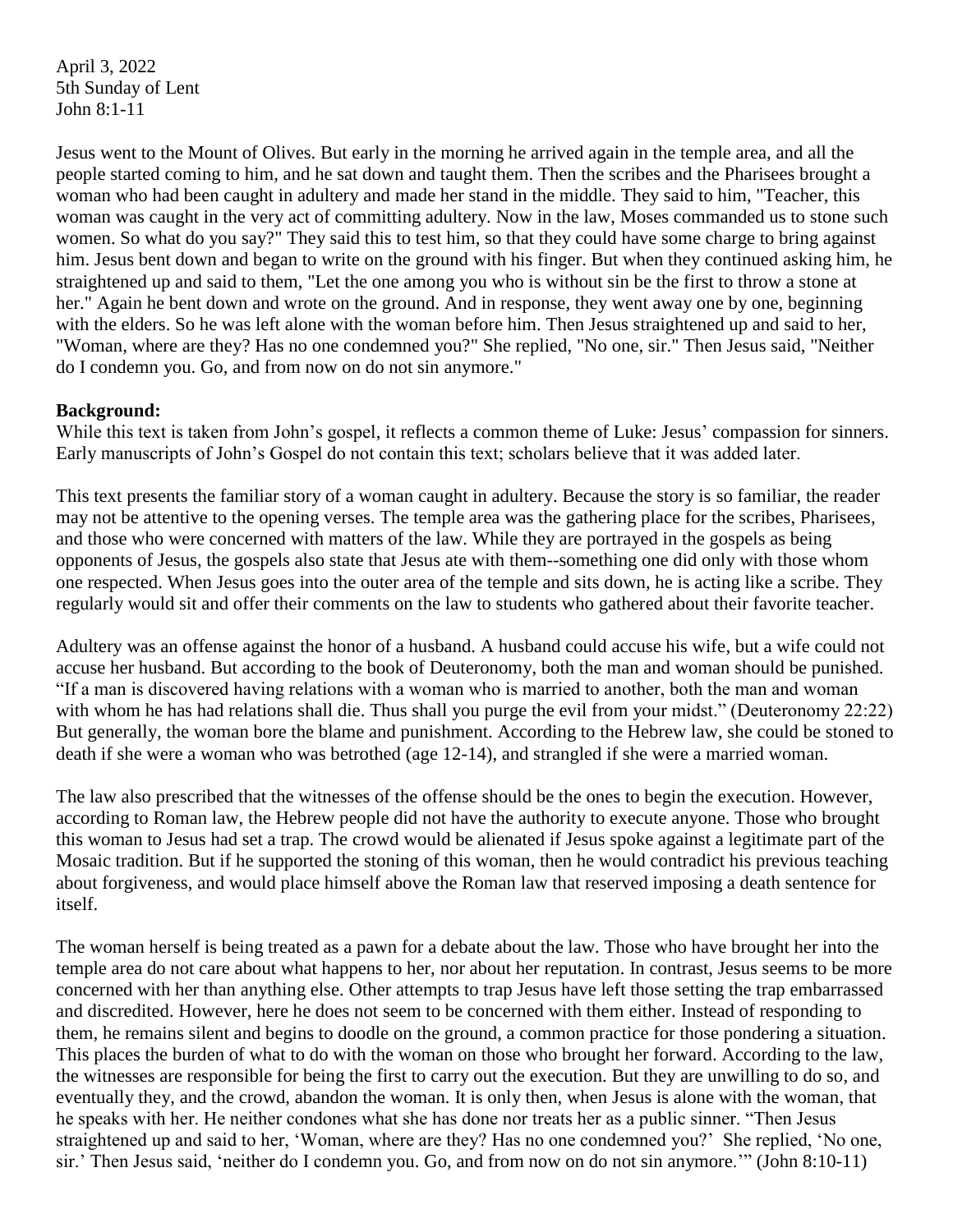## **Reflection Questions:**

- 1. Can you recall a time when you were caught "red handed" doing something you should not have been doing? What was the situation? What were some of the thoughts and feelings going through you at the time? How did the person who discovered you treat you?
- 2. Have you ever been made a public example of behavior that was not acceptable? (In the classroom, at church, in sports, or at work?)
- 3. What is your reaction to the fact that Jesus is in the temple sitting among the scribes?
- 4. Do you know people who seem to make "obeying the law," or "the rule," the measure of what is acceptable behavior?
- 5. How big of a part do "rules" and "laws" play in your personal life?
- 6. Do you have private sins that, if exposed, would embarrass you to the point that you would not want to be seen in public or in church?
- 7. What do you think was the experience of this woman when she was caught? What was her experience of being with Jesus that day?
- 8. What does this gospel say to you about the kind of church Jesus would like us to be?
- 9. Can you talk to God about this gospel and your own feelings about the day when you will come face to face with God?

The gospel background and reflection questions are written by Fr. Paul Gallagher, OFM. They are edited by Sister Anne Marie Lom, OSF and Joe Thiel. The excerpts from the Sunday readings are prepared by Joe Thiel. To be added to the distribution list, send your name and email address to [annemarie.loom@gmail.com](mailto:annemarie.loom@gmail.com)

Our Gospel Reflections are hosted by the Franciscan Sisters of Christian Charity. Their homepage is [https://fscc-calledtobe.org/.](https://fscc-calledtobe.org/) One link there is labeled Franciscan Gospel Reflections. A click on the icon will take you to the Gospel reflections for the upcoming Sunday. By following this link, you will be able to blog or comment on the reflection questions. The material will be posted on Fridays and will be available until the following Friday when the new material is posted.

Excerpts from the Lectionary for Mass for Use in the Dioceses of the United States of America, second typical edition © 2001, 1998, 1997, 1986, 1970 Confraternity of Christian Doctrine, Inc., Washington, DC. Used with permission. All rights reserved. No portion of this text may be reproduced by any means without permission in writing from the copyright owner.

*Please include this information when printing or forwarding.*

# **Excerpts from the readings for April 3, 2022, the Fifth Sunday of Lent**

Thus says the Lord, who opens a way in the sea and a path in the mighty waters, who leads out chariots and horsemen, a powerful army, till they lie prostrate together, never to rise, snuffed out like a wick. Remember not the events of the past, the things of long ago consider not; I am doing something new! Now it springs forth, do you not perceive it? In the desert I make a way, in the wasteland, rivers. Wild beasts honor me, jackals and ostriches, for I put water in the desert and rivers in the wasteland for my chosen people, the people whom I formed for myself, that they might announce my praise.

The Lord has done great things for us; we are filled with joy. When the Lord brought back the captives of Zion, we were like men dreaming. Then our mouth was filled with laughter, and our tongue with rejoicing.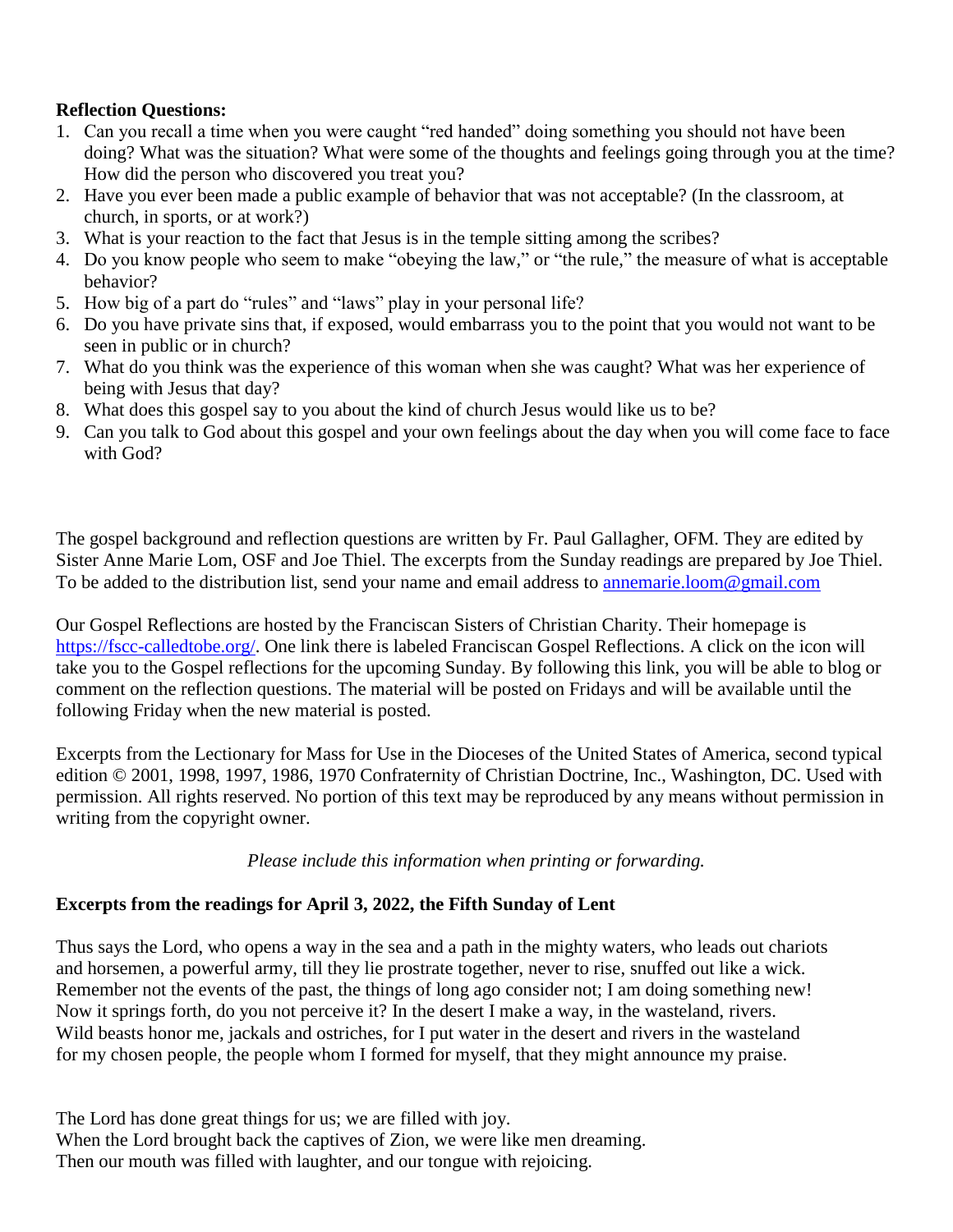Then they said among the nations, "The Lord has done great things for them." Restore our fortunes, O Lord, like the torrents in the southern desert. Those that sow in tears shall reap rejoicing. Although they go forth weeping, carrying the seed to be sown, they shall come back rejoicing, carrying their sheaves.

Brothers and sisters: I consider everything as a loss because of the supreme good of knowing Christ Jesus my Lord. For his sake I have accepted the loss of all things and I consider them so much rubbish, that I may gain Christ and be found in him, not having any righteousness of my own based on the law but that which comes through faith in Christ, the righteousness from God, depending on faith to know him and the power of his resurrection and the sharing of his sufferings by being conformed to his death, if I may attain the resurrection. It is not that I have already taken hold of it or have already attained perfect maturity, but I continue my pursuit in hope that I may possess it, since I have indeed been taken possession of by Christ Jesus. Brothers and sisters, I for my part do not consider myself to have taken possession. Just one thing: forgetting what lies behind but straining forward to what lies ahead, I continue my pursuit toward the goal, the prize of God's upward calling, in Christ Jesus.

Jesus went to the Mount of Olives. Early in the morning he arrived again in the temple area, and the people started coming to him, and he sat down and taught them. Then the scribes and the Pharisees brought a woman who had been caught in adultery and made her stand in the middle. They said to him, "Teacher, this woman was caught in the very act of committing adultery. Now in the law, Moses commanded us to stone such women. So what do you say?" They said this to test him, so that they could have some charge to bring against him. Jesus bent down and began to write on the ground with his finger. But when they continued asking him, he straightened up and said to them, "Let the one among you who is without sin be the first to throw a stone at her." Again he bent down and wrote on the ground. They went away one by one, beginning with the elders. So he was left alone with the woman. He said to her, "Woman, has no one condemned you?" She replied, "No one, sir." Jesus said, "Neither do I condemn you. Go, and do not sin anymore."

### **Excerpts from Isaiah 43:16-21; Psalm 126:1-6; Philippians 3:8-14; and John 8:1-11**

### **From Joe:**

Friends,

Here are the gospel background and reflection questions for April 3rd, as prepared by Franciscan spiritual director Fr. Paul Gallagher. On this fifth Sunday of Lent, the Gospel from John is the story of the woman caught in adultery, who is brought before Jesus by scribes and Pharisees. They ask, "Moses said we should stone such women. What do you say?" They intended to use his response to bring some charge against him. Instead they find things are different with Jesus than with the law of Moses, which not only prescribed stoning, but that the witnesses to the sin should throw first. Jesus' new alternative is, "The one among you who is without sin, throw first." They all went away; nor did Jesus condemn the woman.

The other readings also have references to new ways, forgetting the past, and the benevolence and compassion of God. In the first reading from Isaiah, the Lord says, "Remember not the events of the past. See, I am doing something new. I make a way for my chosen people." Psalm 126 proclaims, "The Lord has done great things for us. Restore our fortunes, O Lord. Those that go forth weeping shall come back rejoicing." In the second reading, from the letter to the Philippians, Paul writes, "Not having any righteousness of my own based on the law, but righteousness through Christ from God, I continue toward the goal, forgetting what lies behind, straining to what lies ahead."